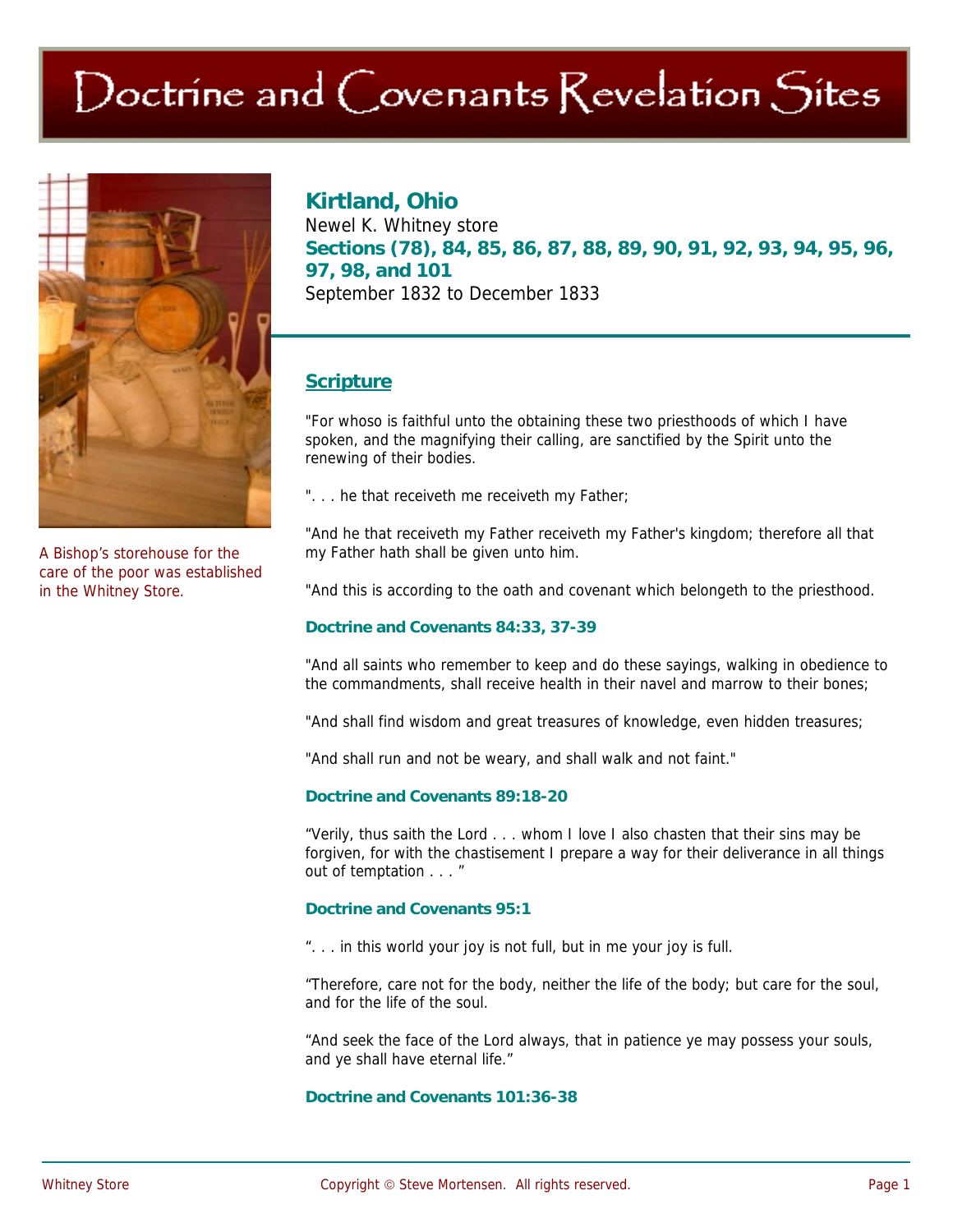

Restored Whitney Store, which served as home to Joseph and Emma, and Church headquarters from the fall of 1832 through the winter of 1833.

## **Key Events**

- Joseph and Emma's family residence from 1832 to 1833.
- The store served as headquarters for the Church while the Prophet lived here.
- The First Presidency was organized here in 1832.
- The School of the Prophets was held in an upper room of the store the winter of 1832-1833.
- Members of the School of the Prophets beheld a vision of the Father and Son.
- Joseph Smith's inspired translation of the Bible was completed here in 1833 by command of the Lord.
- 16 or 17 revelations now included in the Doctrine and Covenants were received by the Prophet here.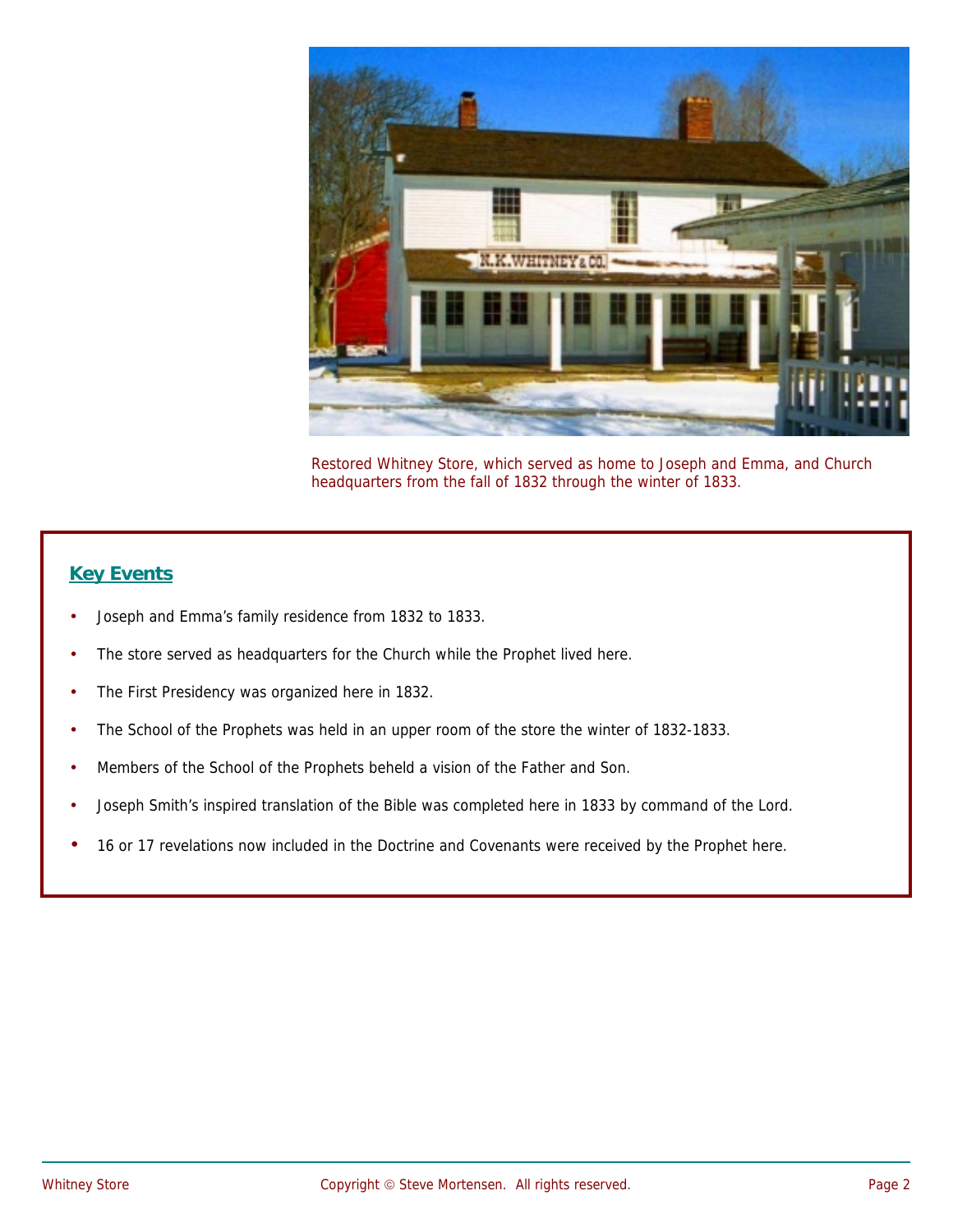### **Words of Joseph Smith**

"I exhorted the brethren to faithfulness and diligence in keeping the commandments of God, and gave much instruction for the benefit of the Saints, with a promise that the pure in heart should see a heavenly vision; and after remaining a short time in secret prayer, the promise was verified; for many present had the eyes of their understanding opened by the Spirit of God, so as to behold many things . . . Many of the brethren saw a heavenly vision of the Savior, and concourses of angels, and many other things, of which each one has a record of what he saw." (History of the Church, 1:333)

"On the subject of ordination, a few words are necessary. In many instances there has been too much haste in this thing, and the admonition of Paul has been too slightingly passed over, which says, 'Lay hands suddenly upon no man.' Some have been ordained to the ministry, and have never acted in that capacity, or magnified their calling at all. Such may expect to lose their appointment, except they awake and magnify their office. Let the Elders abroad be exceedingly careful upon this subject, and when they ordain a man to the holy ministry, let him be a faithful man, who is able to teach others also; that the cause of Christ suffer not. It is not the multitude of preachers that is to bring about the glorious millennium! but it is those who are called, and chosen, and faithful." (History of the Church 1:468)



The 'translating room' where much of the inspired translation of the Bible was completed, many revelations were received, and Church business was conducted.